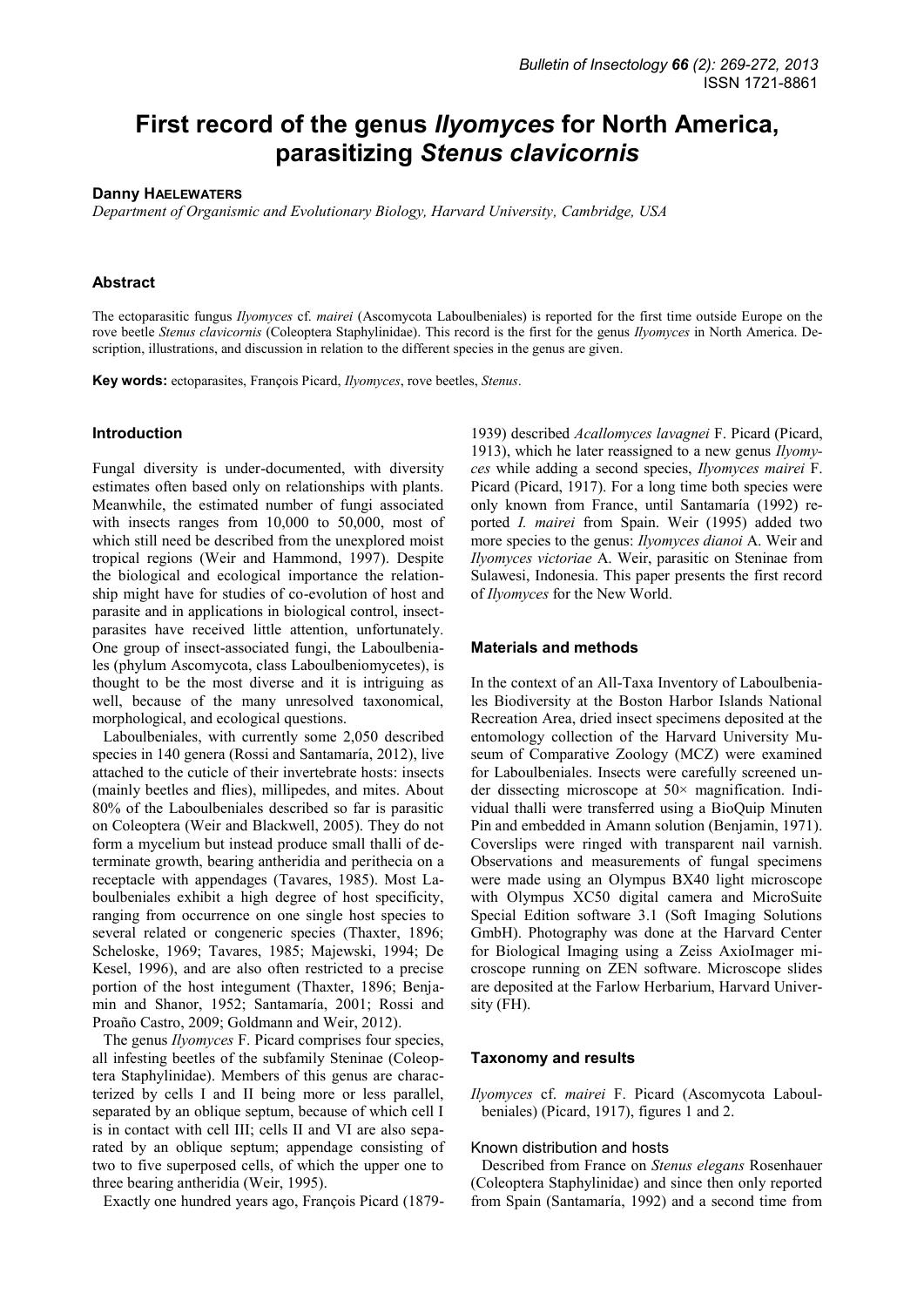France (from Balazuc's microscopic slides, originally labelled as *I. lavagnei*; Santamaría, 2003). Rove beetles of the genus *Stenus* Latreille 1797 are common in riparian areas but are seldom parasitized by Laboulbeniales.

## New records from the USA

On a single specimen of *Stenus clavicornis* (Scopoli) (Coleoptera Staphylinidae), Massachusetts, Suffolk County, Thompson Island (Boston Harbor Islands National Recreation Area), N42°18'59.6" W71°0'39.9", 3 Jul. 2007, litter sample, leg. J.Rykken, det. A.Brunke, MCZ-ENT00601500, permanent slides FH 00313250 (seven immature specimens from elytra), FH 00313251 (one immature specimen from elytra).

## Description of thalli

Cells I and II separated by a strongly oblique septum. Cell III 18-21 µm long, triangular to trapezoidal, in contact with cell I, with the anterior side adnate to cell VI. Cell VI broader than long, with the posterior side higher than the anterior; subtending the immature perithecium, with trichogyne. Primary appendage 51-72  $\mu$ m long, with the septum between cell III and the basal cell suffused with brown; consisting of two superposed cells, the lower of which (basal cell) is  $16-18 \times 9-12 \mu m$ , on average 1.3× longer than the upper (suprabasal) cell; the latter giving rise to two smaller cells, each supporting one pair of flask-shaped antheridia, one of the latter cells also bearing a spinous process.



**Figure 1.** *Ilyomyces mairei* F. Picard, juvenile thallus focused to show three antheridia (arrowheads facing up and down) and the trichogyne (arrowhead facing left) (thallus 5 in FH 00313250). Scale bar = 10  $\mu$ m.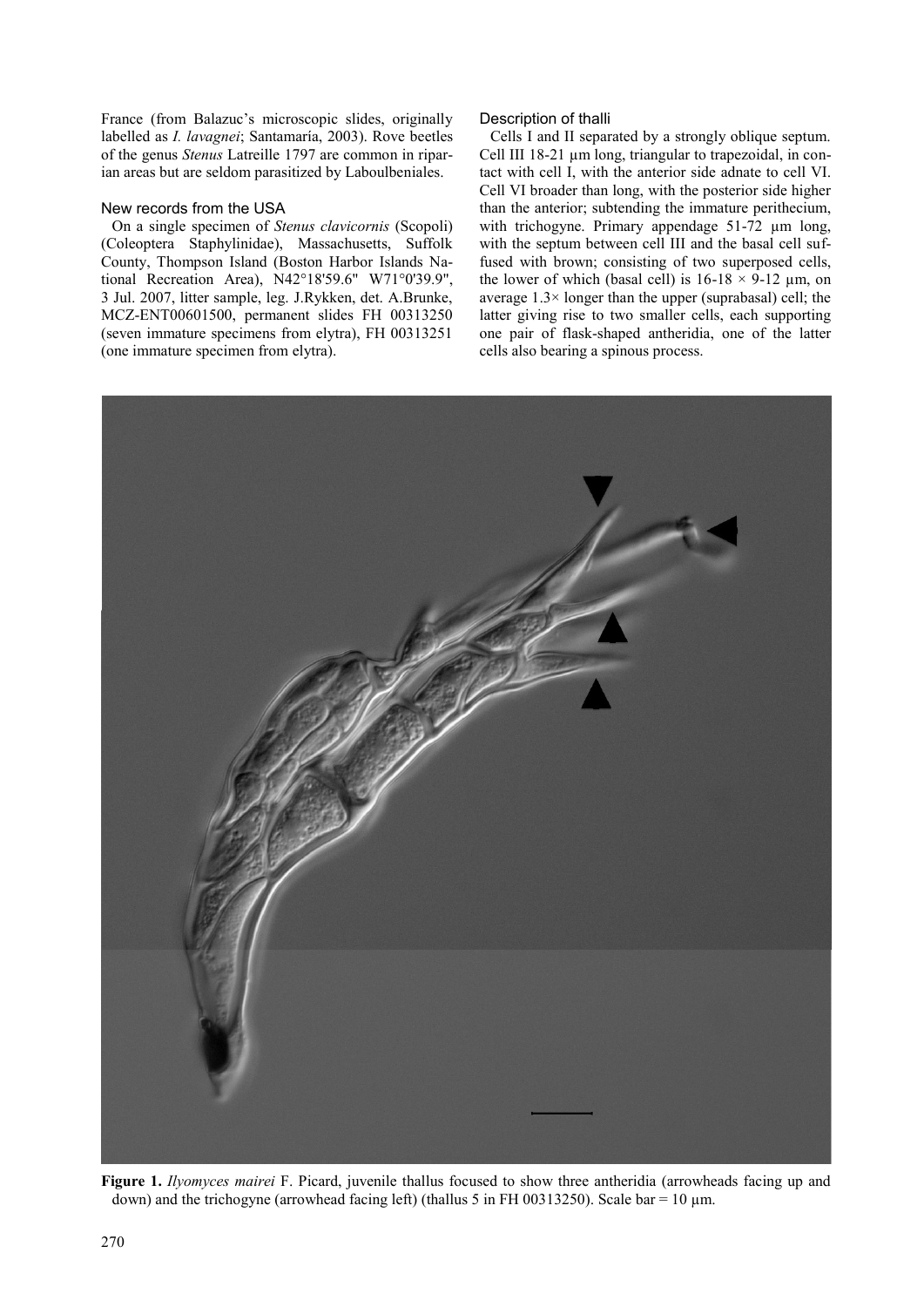

**Figure 2.** *Ilyomyces mairei* F. Picard, juvenile thallus showing the spinous process, the remnant of the spore apex (arrowhead) (thallus 3 in FH 00313250). Scale bar = 10  $\mu$ m.

# **Discussion**

*I. mairei* is easily separated from *I. dianoi* and *I. victoriae*, for the number of superposed cells of the primary appendage - two, five, and four, respectively. Confusion arises about the validity of *I. lavagnei* against *I. mairei*. *I. mairei* was described from the same host specimen bearing *I. lavagnei* (Picard, 1917); the species are not easily distinguished and the types are lost (Santamaría,

1992). The American material most probably belongs to *I. mairei* because of the following characteristics that are diagnostic for this species: the septum between cell III and the basal cell of the appendage is suffused with brown; in addition, the appendage is arranged in two superposed cells, the uppermost carrying two smaller cells, each bearing two antheridia (Picard, 1917; S. Santamaría, personal communication). However, since no mature specimen was detected some uncertainty remains.